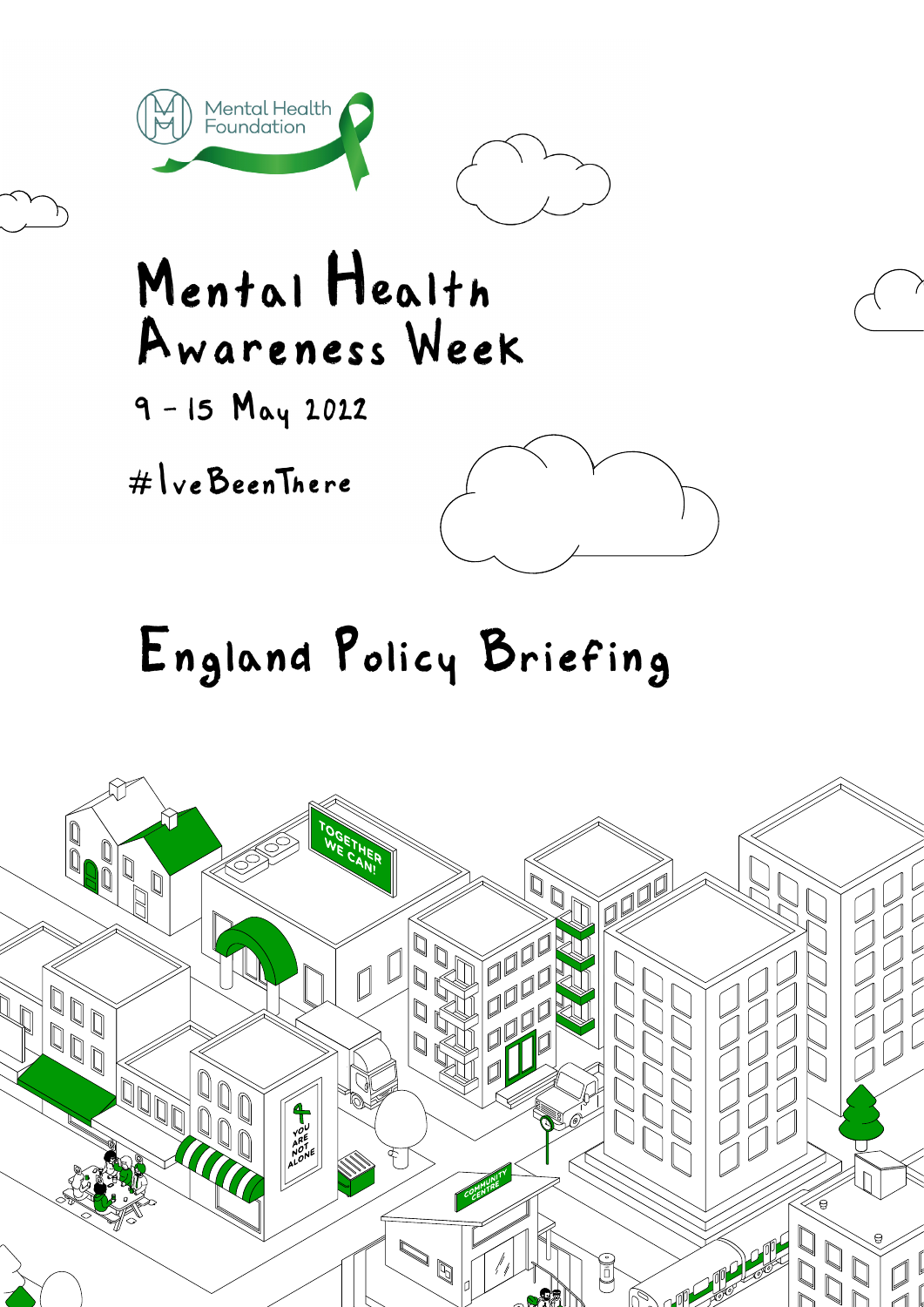### Introduction

Human beings are social creatures. For the great majority of us, social connection and belonging is central to our wellbeing. However, when the quality or quantity of our social relationships does not meet our needs or expectations, we can become lonely. While loneliness is a common experience, when it is long-term and enduring it can have a serious, detrimental impact on our mental health, and it must be taken seriously.

In recent years, the governments around the UK have rightly recognised tackling loneliness as a priority for policy action. Encouragingly, the Westminster Government was the first to appoint a Minister for Loneliness and to publish a strategy on tackling loneliness,<sup>1</sup> and Scotland and Wales have also published loneliness strategies.

It is essential that we do not lose this momentum.



**D** Twitter: @mentalhealth **O** Facebook & Instagram: @mentalhealthfoundation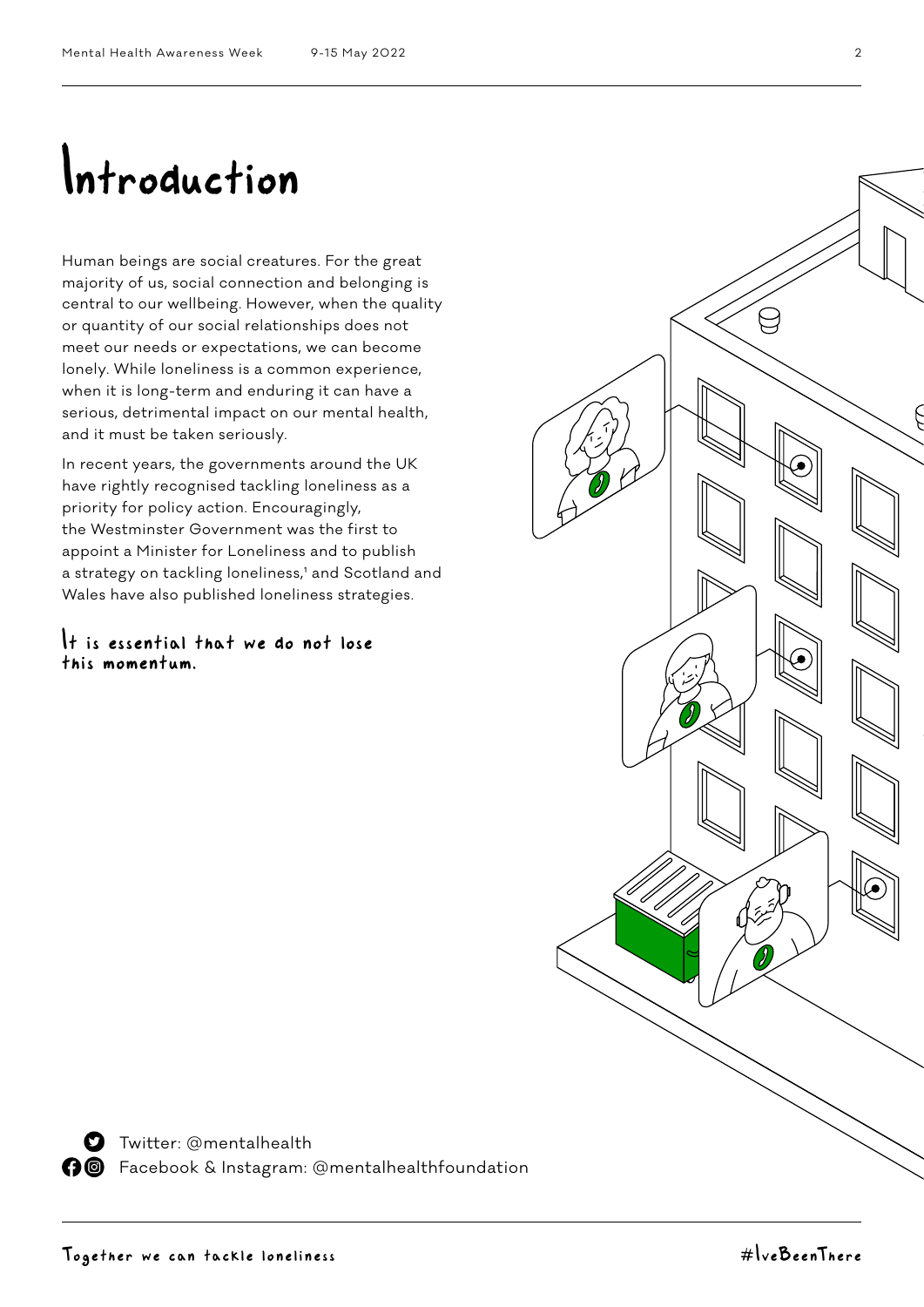### Loneliness and mental health



Despite positive action from the government, the coronavirus pandemic has increased levels of loneliness. According to the British Red Cross, 41% of people reported feeling lonelier since the first lockdown.2

Our own survey figures suggest that 7% of UK adults feel 'often or always' lonely now, compared to 6% who reported that they had felt 'often or always' lonely before the pandemic, mirroring the Office for National Statistics' findings that the number of people feeling 'often or always' lonely had increased from 5% in April 2020 to 7.2% in February 2021. 3This means that around 3.7 million adults living in Great Britain feel lonely.

Loneliness has serious consequences for individuals and wider society. On an individual level, it is associated with mental health problems such as depression, anxiety,<sup>4</sup> and suicidal ideation,<sup>5</sup> with the evidence suggesting that the relationship is bidirectional.<sup>6</sup> Our Opinium survey found that 62% of people who reported being 'often or always' lonely said that feelings of loneliness had a negative effect on their mental health, including 75% who said that loneliness made them feel low mood; 55% who said that loneliness made them feel 'socially anxious'; and 44% who reported that loneliness led them to have suicidal thoughts and feelings. One research review suggests that social isolation and loneliness increase the risk of depression up to nine years later.<sup>7</sup>



For wider society, a government-commissioned report into the economics of loneliness conservatively estimated that the wellbeing, health and work productivity cost of severe loneliness is at least £9,900 per person per year.<sup>8</sup>

Stigmatisation of loneliness remains an issue. Our survey\* found that 25% of people feel 'ashamed' about being lonely, and that 35% of people would not admit to someone that they felt lonely.

\*All figures described as coming from 'our poll' or 'our survey' are recent figures from Opinium Research, from a survey conducted for Mental Health Awareness Week. Total sample size was 6000 UK adults. Fieldwork was undertaken between 23rd February and 7th March 2022. The survey was carried out online. The figures have been weighted and are representative of all UK adults (aged 18+).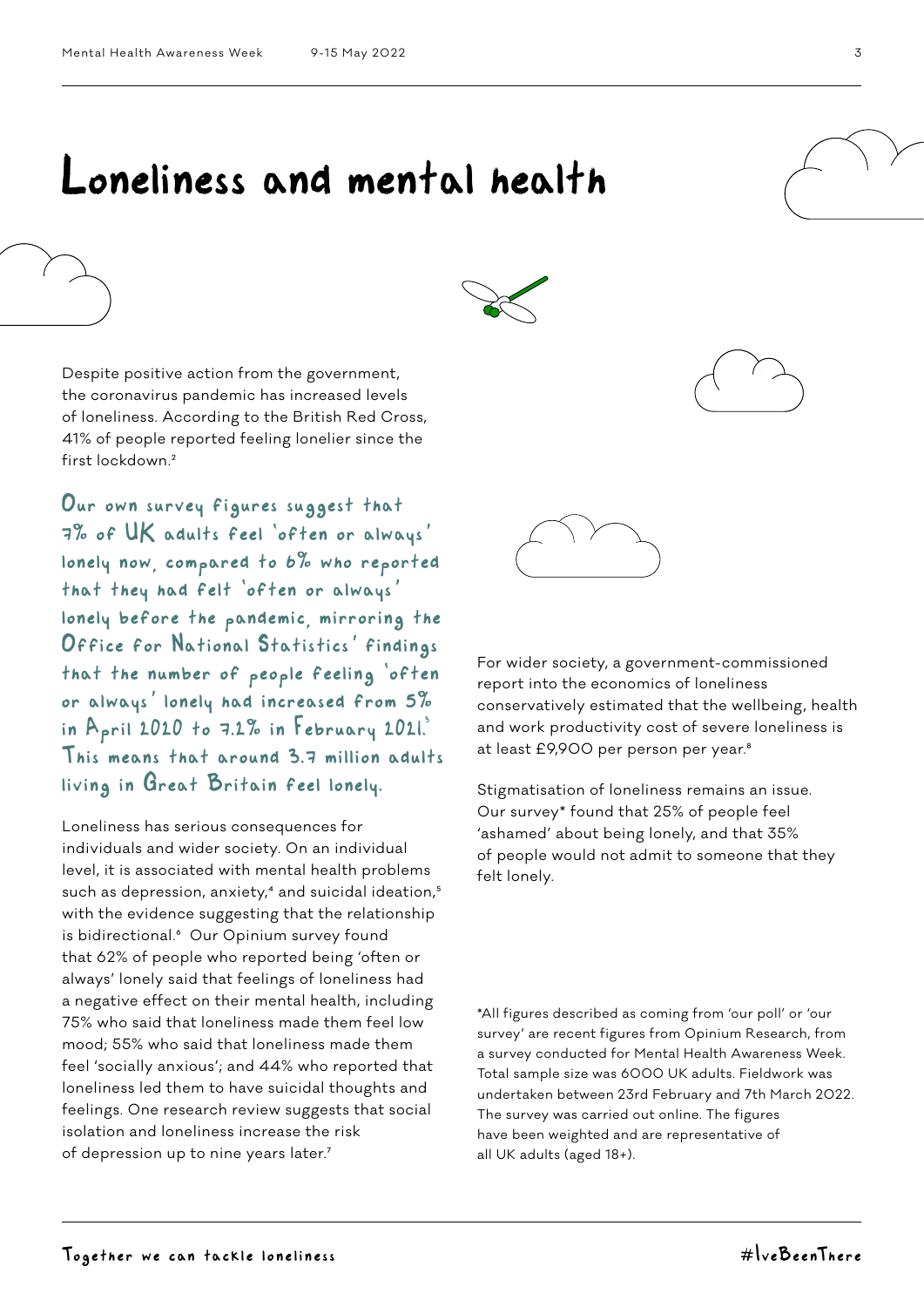### Loneliness and inequalities

Although loneliness can affect anyone of any age or background, loneliness affects some groups more than others.

Existing evidence shows that people living in deprived areas report higher levels of loneliness than those in non-deprived areas.<sup>9</sup> Unemployment,<sup>3</sup> loss of a partner, renting, and having health conditions self-described as 'limiting' are all also particularly closely related to feelings of loneliness.<sup>10</sup>

Our poll for Mental Health Awareness Week 2022 found that the demographic groups most likely to report being 'often or always' lonely were:

- Separated (17%)
- Unemployed, or 'other not working' (13%)
- $D$ isabled  $(13\%)$
- Working in a caring profession  $(13\%)$
- $_{\text{LEB}}$  (13%)
- Single parents (13%)
- Living alone  $(12\%)$ , with parents and/or with siblings  $(10\%)$ , or living with friends  $(10\%)$
- Full time student  $(\mathcal{U}, \mathcal{V})$
- Single, never married (11%)

Contrary to received wisdom, being younger is a risk factor." Our 'Coronavirus: Mental Health in the Pandemic' series of research surveys has repeatedly shown that young people are particularly likely to be experiencing loneliness during the pandemic. In wave 8 of our survey (late November 2020), 38% of those in the 18-24 age range experienced loneliness in the past two weeks, compared to 34% in the 25-34 age range and 27% in the 35-44 age range." Our Mental Health Awareness Week poll found that 10% of 18-24 year olds (the youngest age group surveyed) were 'often or always' lonely, compared to the average of 7%.

Those groups that were most lonely before the pandemic were even more isolated during the pandemic,<sup>12</sup> widening the unequal experience of loneliness in the UK.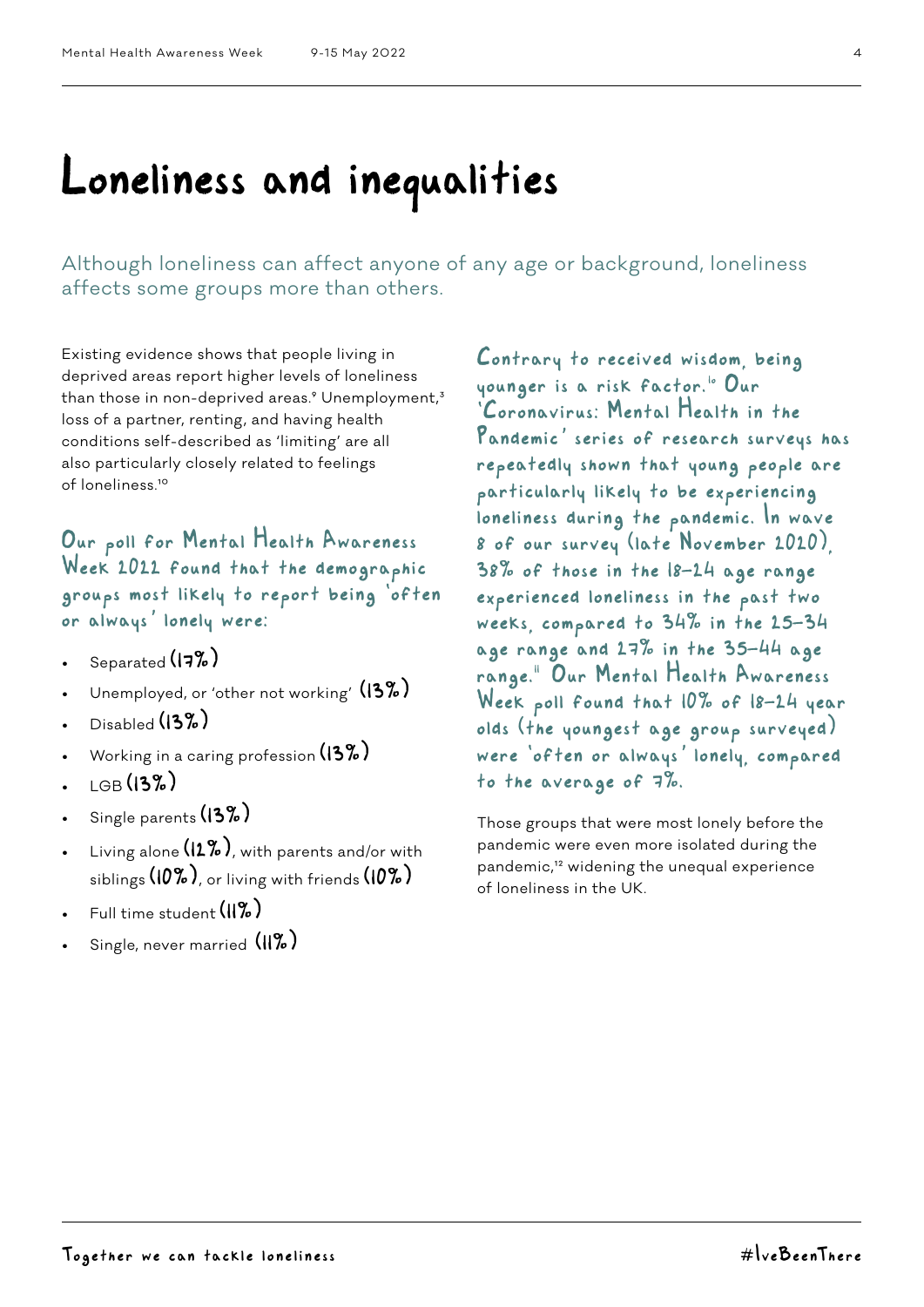## Policies

#### **1. Taking a strategic approach to loneliness**

The UK government published the world's first government strategy for tackling loneliness, 'A Connected Society: A strategy for tackling loneliness' in 2018.<sup>1</sup> The strategy lays a strong foundation for action to tackle loneliness, and subsequent reviews have filled some of the gaps in the original strategy, for example by improving the policy offering for children and young people.<sup>13</sup>



However, the strategy is let down by the public health ecosystem in which it sits.

Local authorities are best placed to deliver loneliness interventions, yet councils are chronically underfunded. Public health, and, in particular, public mental health, has been neglected in England for too long. Despite recent uplifts, the Public Health Grant in 2021/22 was 24% lower than in 2015/16, representing a £1 billion real terms cut<sup>14</sup>. Further, the British Medical Association has found that less than two per cent of the Public Health Grant is spent on promoting public mental health."Considering that local authorities are on the front line of preventing loneliness, this failure to resource councils adequately undercuts the vision of the loneliness strategy.

This constraint on councils' ability to action the loneliness strategy's vision at a local level may explain why only 7% of English respondents to our survey were aware of any actions the government is taking to tackle loneliness.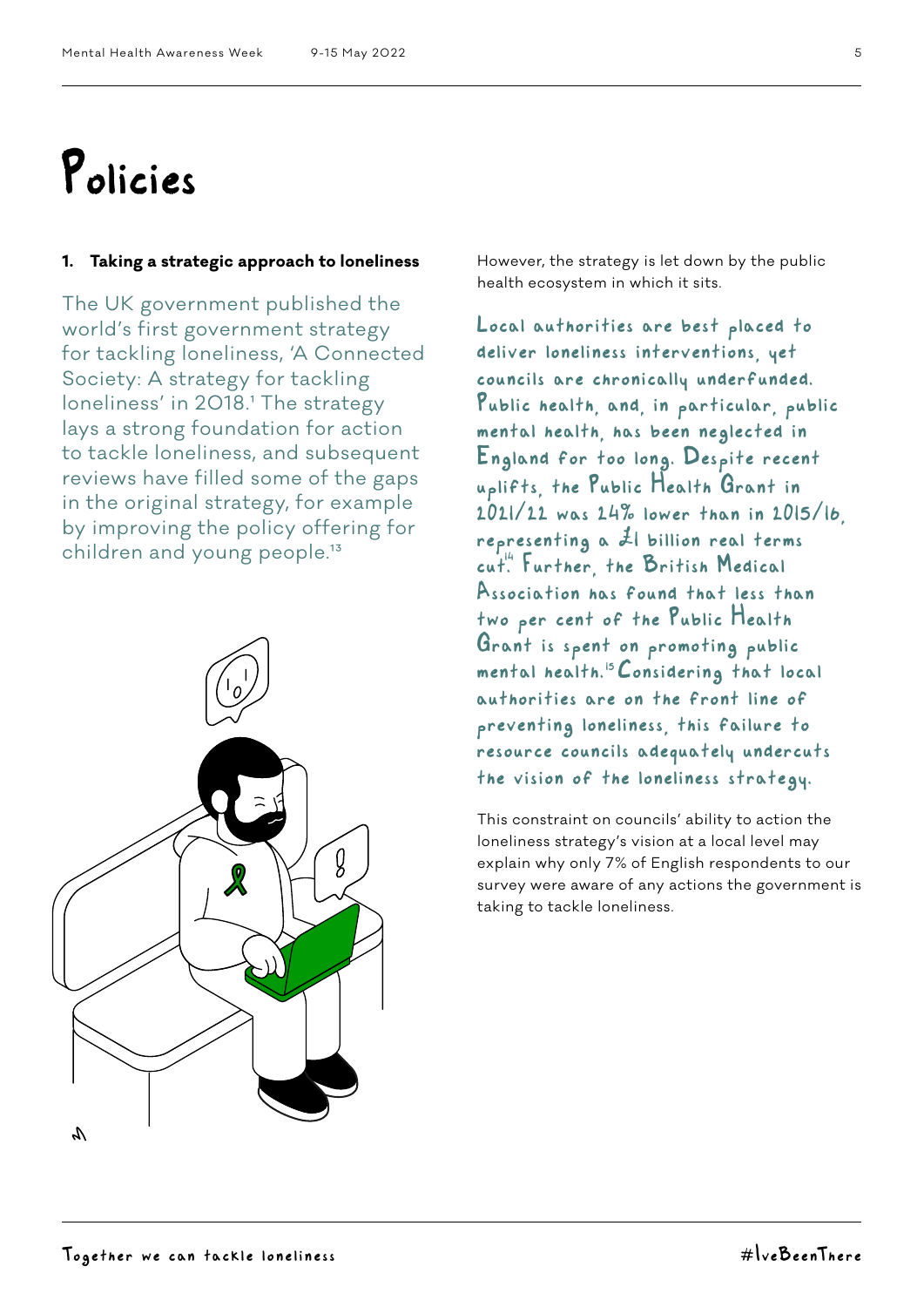#### Recommendations

We recommend that the Treasury restores the Public Health Grant to 2015/16 levels. Local authorities should be expected to increase public mental health spending at a greater rate than wider public health spending to work towards parity.

The government should reinvest in youth services and guarantee that all young people have access to a centre offering a range of activities in their local area.

There is a clear link between loneliness and mental health – in our survey, 10% of those who experienced mental health problems reported feeling loneliness 'often or always', compared to 2% of people who had not experienced any mental health problem. The government's forthcoming mental health and wellbeing plan should include a strand on preventing loneliness, to recognise its close inter-relationship with mental health problems.

The government's loneliness strategy must also account for the wide range of inequalities identified in the section above and seek to deliver targeted support where we know it is most needed. For example:

- **•** Job centres should carry literature about loneliness and job coaches should be able to discuss feelings of loneliness and signpost to further support
- **•** The Department for Education (DfE) should support universities and colleges to alleviate feelings of loneliness among their students
- **•** The Department of Health and Social Care (DHSC) should investigate ways to prevent carers from developing feelings of loneliness
- **•** The NHS should ensure that people with disabilities and long-term conditions routinely receive psychological support as part of managing their condition.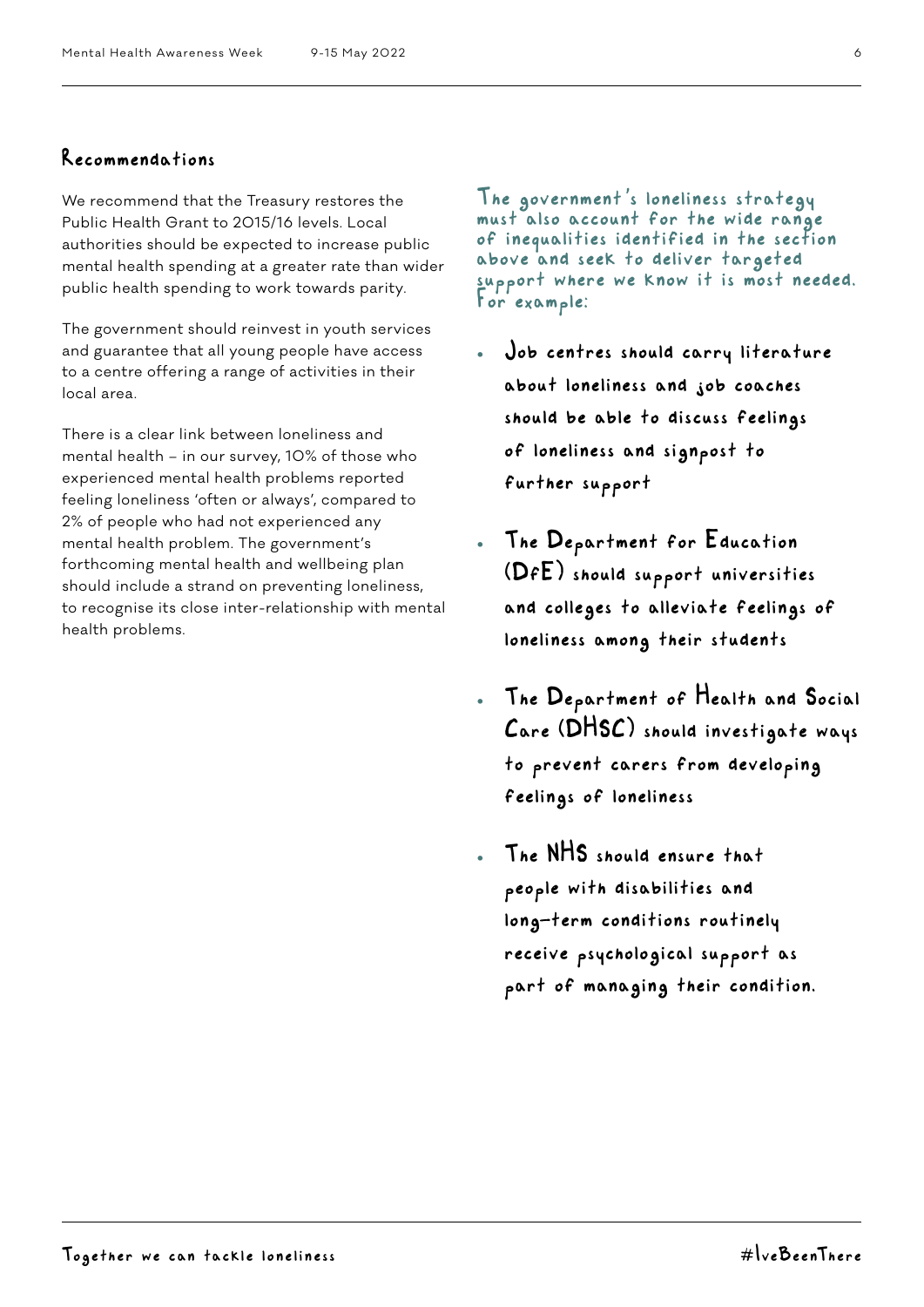#### **2. Developing the community resources needed to tackle loneliness**

People draw on their local communities as an important source of protection against loneliness. However, a poor sense of community belonging can rob people of this vital protective factor.

Underinvestment in local communities means that strong, local community networks do not exist for some groups of people. Those living in deprived areas,<sup>9</sup> who are younger renters,<sup>10</sup> or those in minority cultural or ethnic communities<sup>16</sup> are particularly at risk of lacking this social resource. Our data shows that 48% of people from a mixed or multiple ethnic background and 49% of LGB respondents reported that they did not have enough opportunities in the community to connect with others in a meaningful way, compared with 35% of the whole population.

On the other hand, areas with strong local businesses and adult education are more resilient to loneliness<sup>3</sup>

There is also promising evidence that volunteering and participation in arts, sport, and physical activity can help to alleviate loneliness<sup>17</sup> and our Opinium data shows that 38% of people between the ages of 18-24 reported that exercising more helped them with their mental health when they were feeling lonely. Further, there is good evidence of the cost-effectiveness of exercise programmes for children, young people and adults for preventing mental health problems.<sup>18</sup>

For people from minority backgrounds in particular, faith-based organisations<sup>19</sup> can provide a consistent, meaningful way to connect with others of a similar background and outlook.

Social prescribing is an important component of efforts to address loneliness. Indeed, research suggests that social prescribing can help to 'reduce people's loneliness along with increasing their wellbeing and sense of purpose', while delivering a net return of £3.42 per £1 invested.<sup>20</sup> However, for social prescribing to be effective – and equitably so – there must be opportunities for people from all backgrounds and ages to benefit from such programmes. Currently, it is not clear who is responsible for funding such opportunities.

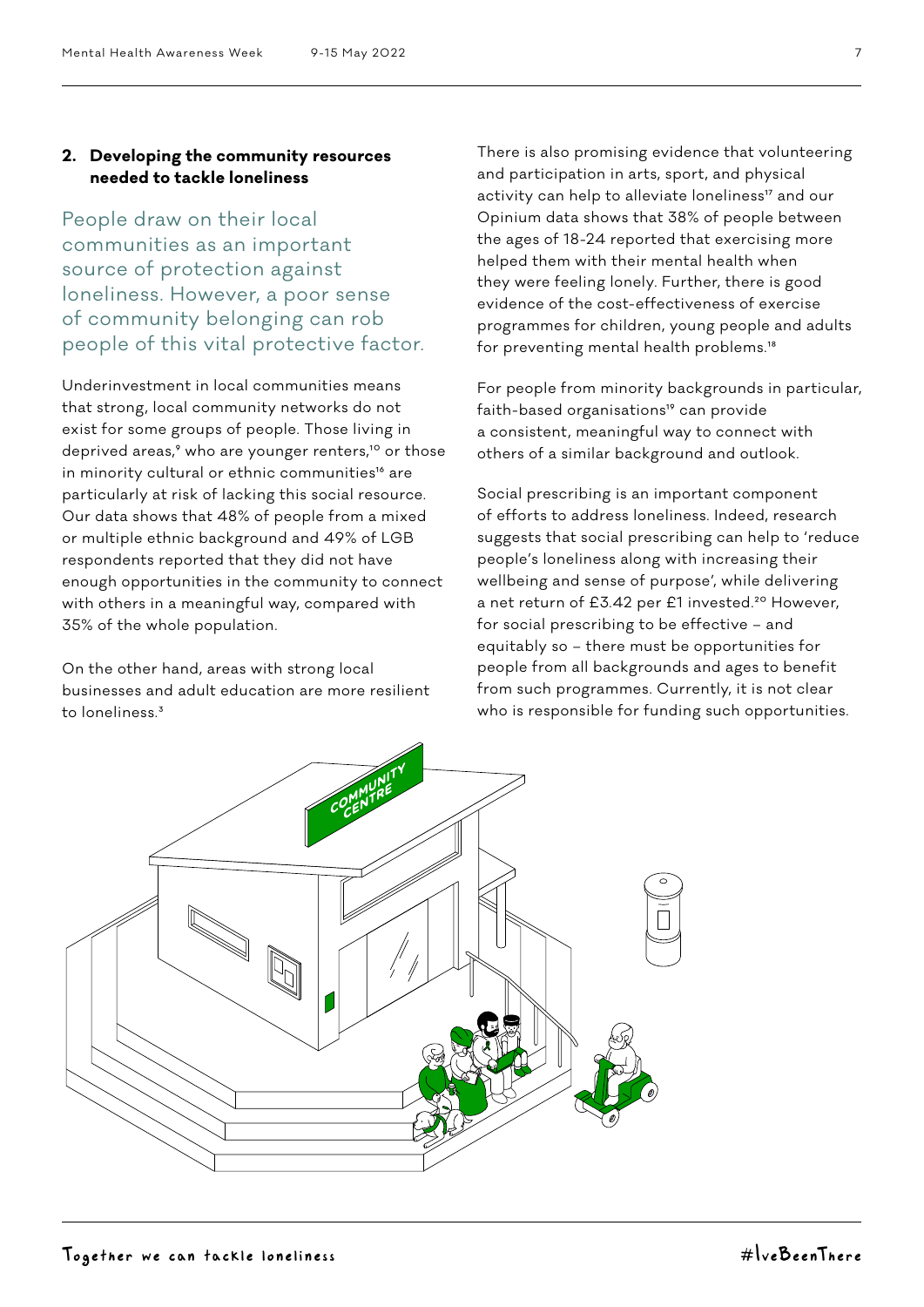#### Recommendations

We recommend that the Department for Levelling Up, Housing and Communities (DLUHC) and the Department for Digital, Culture, Media and Sport (DCMS) develop a strategy for community infrastructure to build stronger, connected communities. As part of the government's Levelling Up agenda, emphasis should be given to those areas with poor existing provision, or those with demographics skewed towards groups at higher risk of loneliness.

Local commissioners and planners should use coproduction techniques to co-design programmes and initiatives aimed at improving social connectedness and preventing loneliness, working with members of the highest risk groups.

DHSC should expect Integrated Care Systems to map the availability of social prescribing opportunities and call attention to gaps where capacity is lacking. The government should take greater responsibility for funding the social interventions to which healthcare professionals are directing patients. The government should also explore how social prescribing could work better for children and young people and for people with disabilities and long-term conditions.

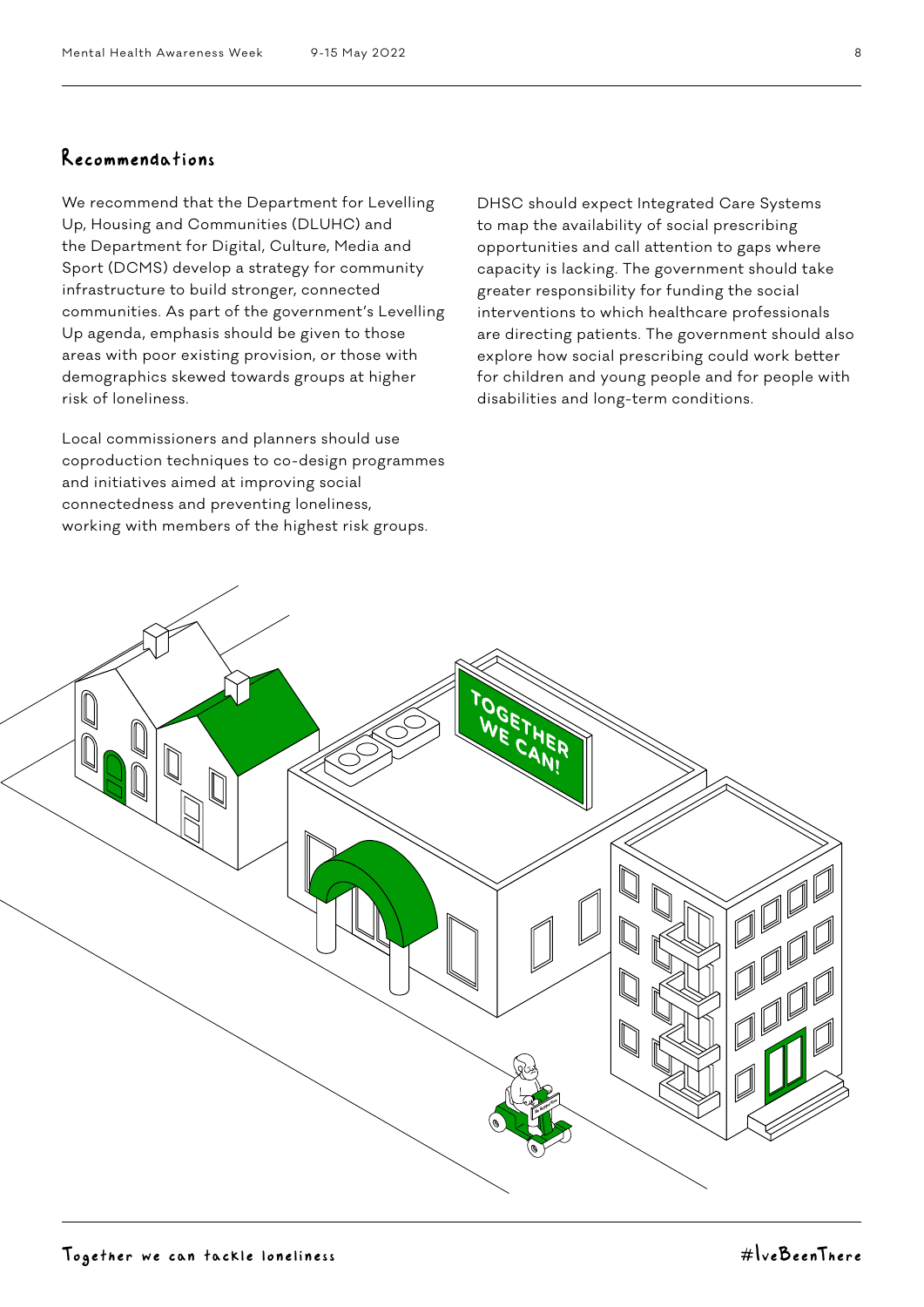#### **3. Building a greener lived environment that supports social contact**

The physical environment in which we live can have a profound effect on our subjective experience of connection and loneliness.

A less desirable built environment is associated with greater experiences of loneliness. We know that our sense of connection to nature is fundamental to our mental health, and that both the availability of nature and the biodiversity of nature are associated with this wellbeing benefit. 21 Further research shows that less green space coincides with feelings of loneliness and a perceived lack of social support<sup>22</sup> and a lower sense of neighbourhood safety can also contribute to feelings of loneliness,<sup>3</sup> both factors that are more likely to affect those living in deprived areas.

Conversely, the useability and walkability of a neighbourhood is protective against loneliness, particularly for older adults.<sup>23</sup> Our survey found that 'getting out of the house' was the most widely reported action across all age groups that people felt had helped them with their mental health when they were feeling lonely.

The Centre for Thriving Places recommends acting across the system to deliver better access to housing, transport and green space to develop an 'active and empowered community'.<sup>24</sup>

In general, the planning system should be focused on delivering greener, pro-social spaces that support people's health and wellbeing by making healthy choices easier.

#### Recommendations

As part of the new cross-government mental health and wellbeing plan, we recommend that the government funds local authorities to maintain and improve green spaces, with a focus on expanding biodiversity and nature availability in areas with poor existing provision.

Local neighbourhood planning must deliver safe, pro-social spaces that meet 'universal design principles' which guarantee as standard that places are accessible to the greatest number of people. Local planners should proactively engage with seldom heard members of the public, particularly those who currently struggle to access existing infrastructure, to ensure that people find purpose and meaning in newly designed spaces.

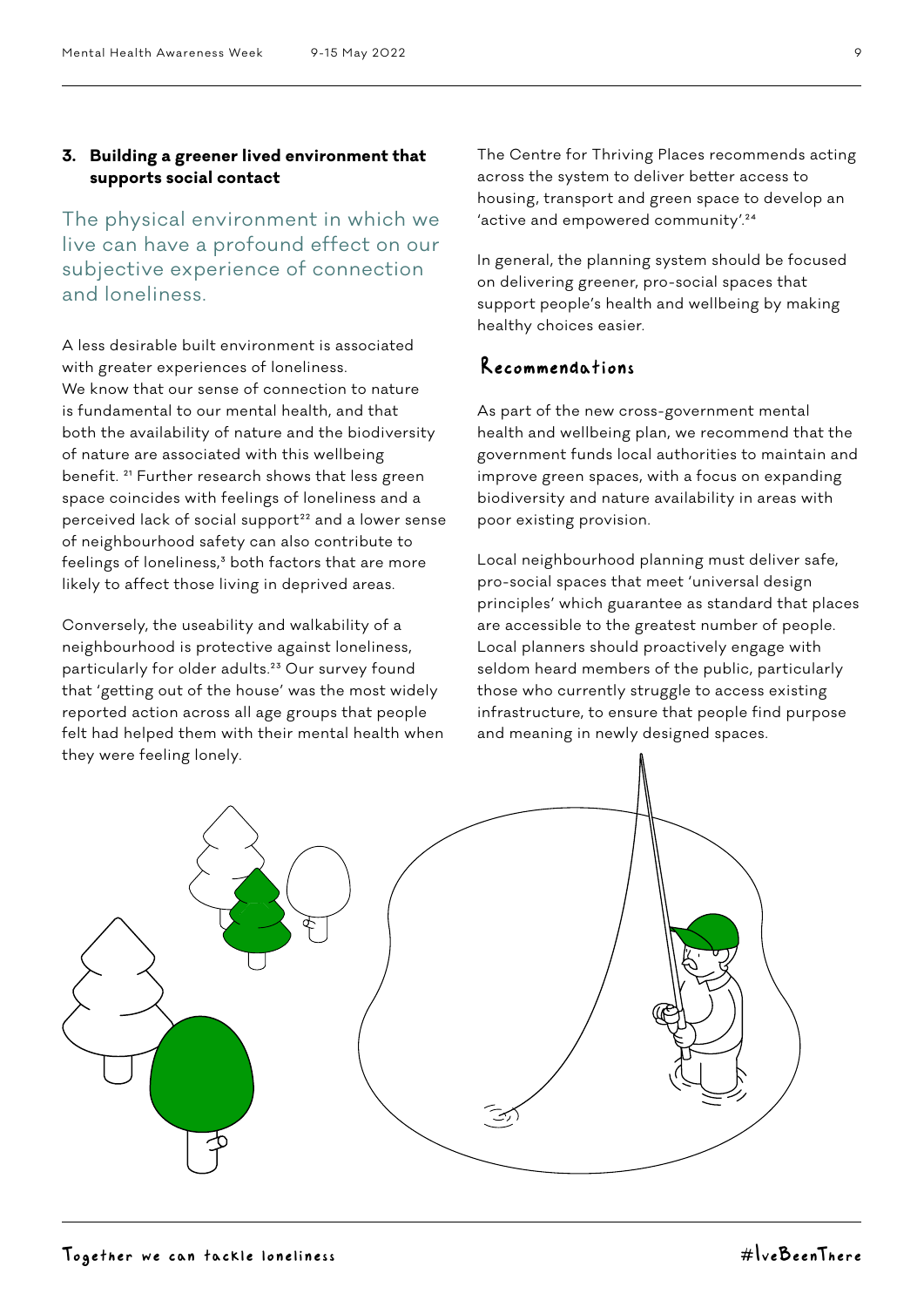#### **4. Supporting children and young people with interventions in education settings**

#### Children and young people are particularly vulnerable to loneliness.

#### Our **['Coronavirus: Mental Health in the Pandemic'](https://www.mentalhealth.org.uk/our-work/research/coronavirus-mental-health-pandemic)**

repeatedly found that young people are particularly likely to be experiencing loneliness during the pandemic. In wave 8 of our survey (late November 2020), 38% of those in the 18-24 age range experienced loneliness in the past two weeks, compared to 34% in the 25-34 age range and 27% in the 35-44 age range.<sup>11</sup> Our Opinium survey for this year's Metal Health Awareness Week found that 40% of full-time students reported that the coronavirus pandemic caused them to feel loneliness.

These elevated feelings of loneliness in younger age groups are not just a pandemic phenomenon. In 2018, the Office for National Statistics reported that being 16-24 years old was one of the characteristics most closely associated with experiencing feelings of loneliness.<sup>25</sup>

Following our 'Coronavirus: Mental Health in the Pandemic' study finding that young people have been suffering high rates of loneliness during the pandemic, we worked with our Mental Health Foundation (MHF) Young Leaders\* policy group to understand what loneliness means to young people, and how it affects their lives.

Our MHF Young Leaders helped us to identify policy priorities which would be relevant to their lives and their experiences of loneliness, and we worked with them to coproduce **[policy recommendations.26](https://www.mentalhealth.org.uk/campaigns/unlock-loneliness/policy-recommendations)**

#### Recommendations

We recommend that DfE makes a mental health and wellbeing policy a statutory requirement for all schools in England.

As part of their approach to supporting pupils' wellbeing and mental health, all schools should provide regular low-level training to parents/ guardians and teachers on how to identify signs of loneliness in young people, the agencies and helplines that can help and ways in which they can help to prevent and respond to loneliness in young people.

Every school should also implement at least one low-level intervention to combat loneliness on a sustainable long-term basis.

\*The Mental Health Foundation Young Leaders are a group of 14–25-year-olds from diverse backgrounds and a range of different lived experiences, who are hosted by Leaders Unlocked.

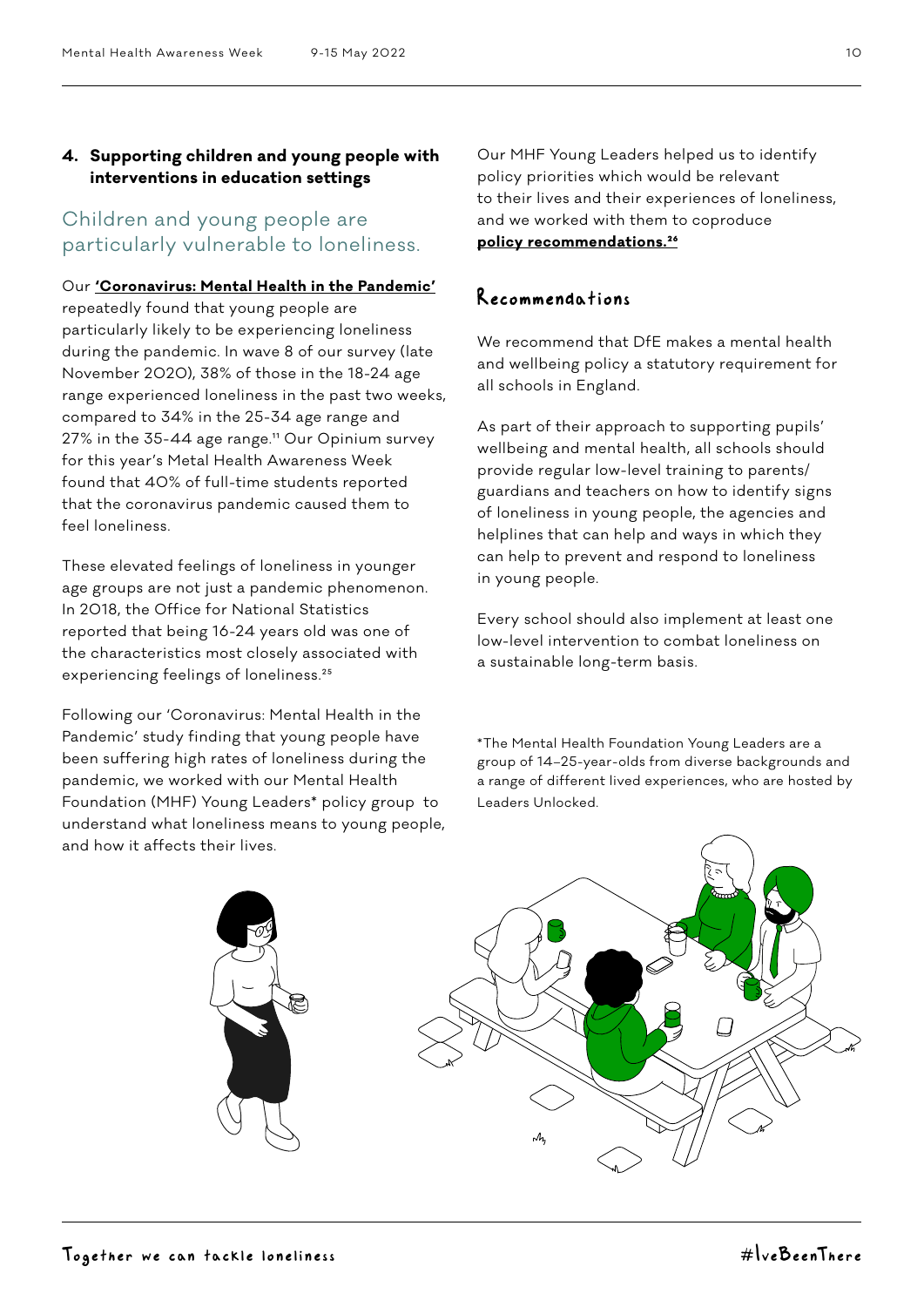#### **5. Ensuring that everyone has access to digital communication technology, and the skills to use it, and respecting preferences for non-digital forms of communication**

Digital communication has revolutionised our ability to communicate, making it possible to talk to distant friends, relatives, and even strangers in real time. For some, this has made it possible to find likeminded people where none exist in the communities around them. Others find that digital communication is no substitute for in-person social contact.

Regardless of individual preference, digital exclusion is a significant barrier for people to achieve their desired quantity and quality of social relationships. Whether digital access would be a supplement and facilitator to in-person socialising, or a means of feeling a part of a global sub-culture, being digitally excluded removes these options. This has been especially obvious during the pandemic, when so much communication was forced online.



There are still 1.5 million UK households with no access to the internet,<sup>27</sup> a further 2 million that struggle to afford internet access,<sup>28</sup> and 14.9 million people with very low levels of digital engagement.<sup>29</sup> While people of any age can be digitally excluded, Age UK report that 42% of over-75 year olds are digitally excluded<sup>30</sup> and Ofcom figures show that 9% of families with children don't have access to a laptop, desktop, or tablet.<sup>31</sup>

The government's response to the pandemic did, however, demonstrate that concerted government action to tackle digital exclusion is possible, if it is willing to address this. The Department for Education delivered more than 1.3 million laptops and tablets to UK pupils during lockdown to support them to access education and support services.<sup>32</sup>

#### Recommendations

The government should continue to resource schemes used during the pandemic to ensure that all school children have access to digital technology and the necessary skills to study and keep connected.

The government should pay particular attention to guaranteeing access to digital technology in residential care settings. There should also be a greater focus on training and supporting all people later in life to give them the skills and confidence to use digital technologies. Local councils should provide space in public libraries or other community spaces for older adults who want to learn more about using digital technology.

While digital technology is an essential tool, the government must not neglect more traditional forms of communication and ensure both that written and landline communication methods are available for those who prefer to use them, and that these are actively offered and positively supported.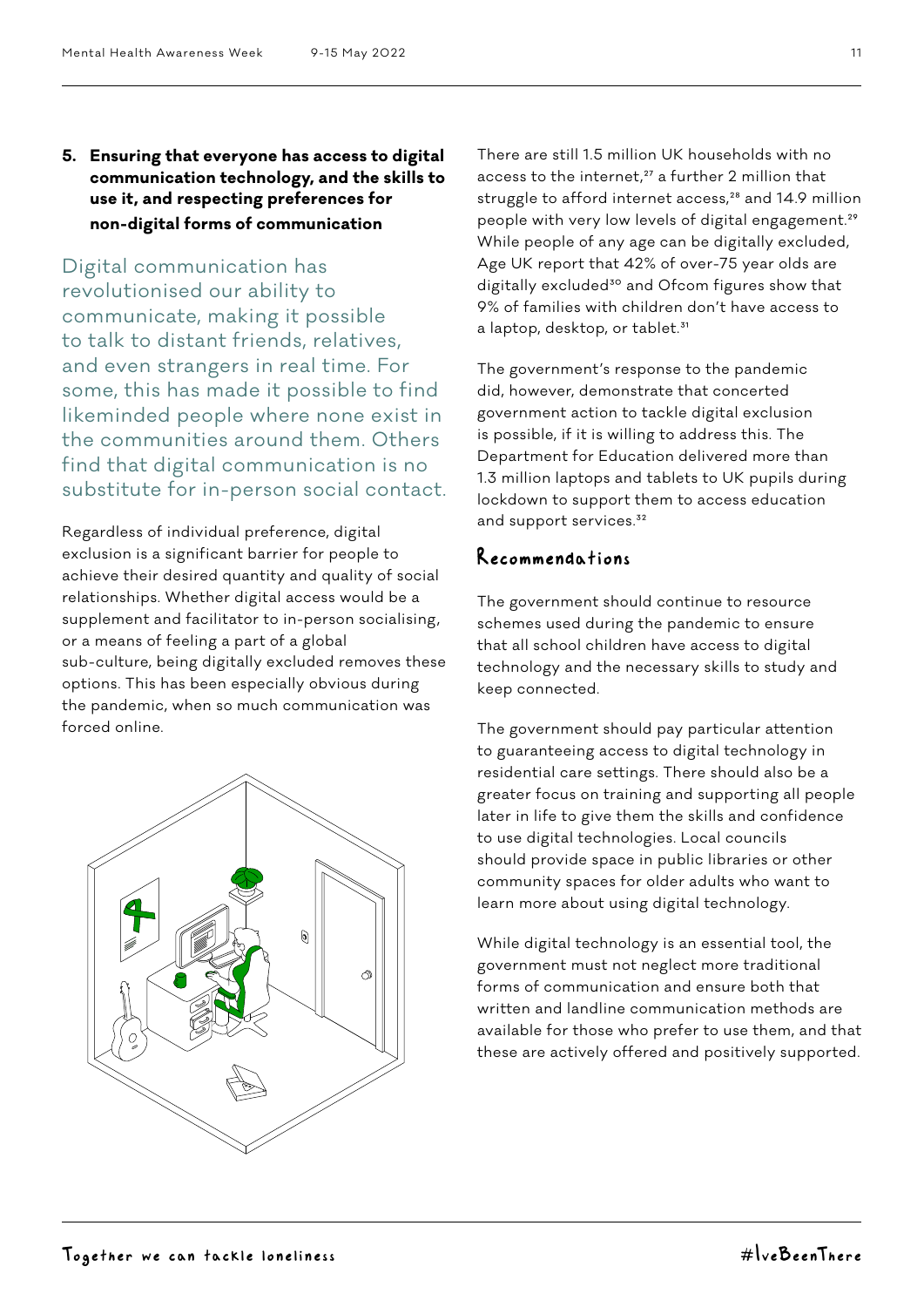# References

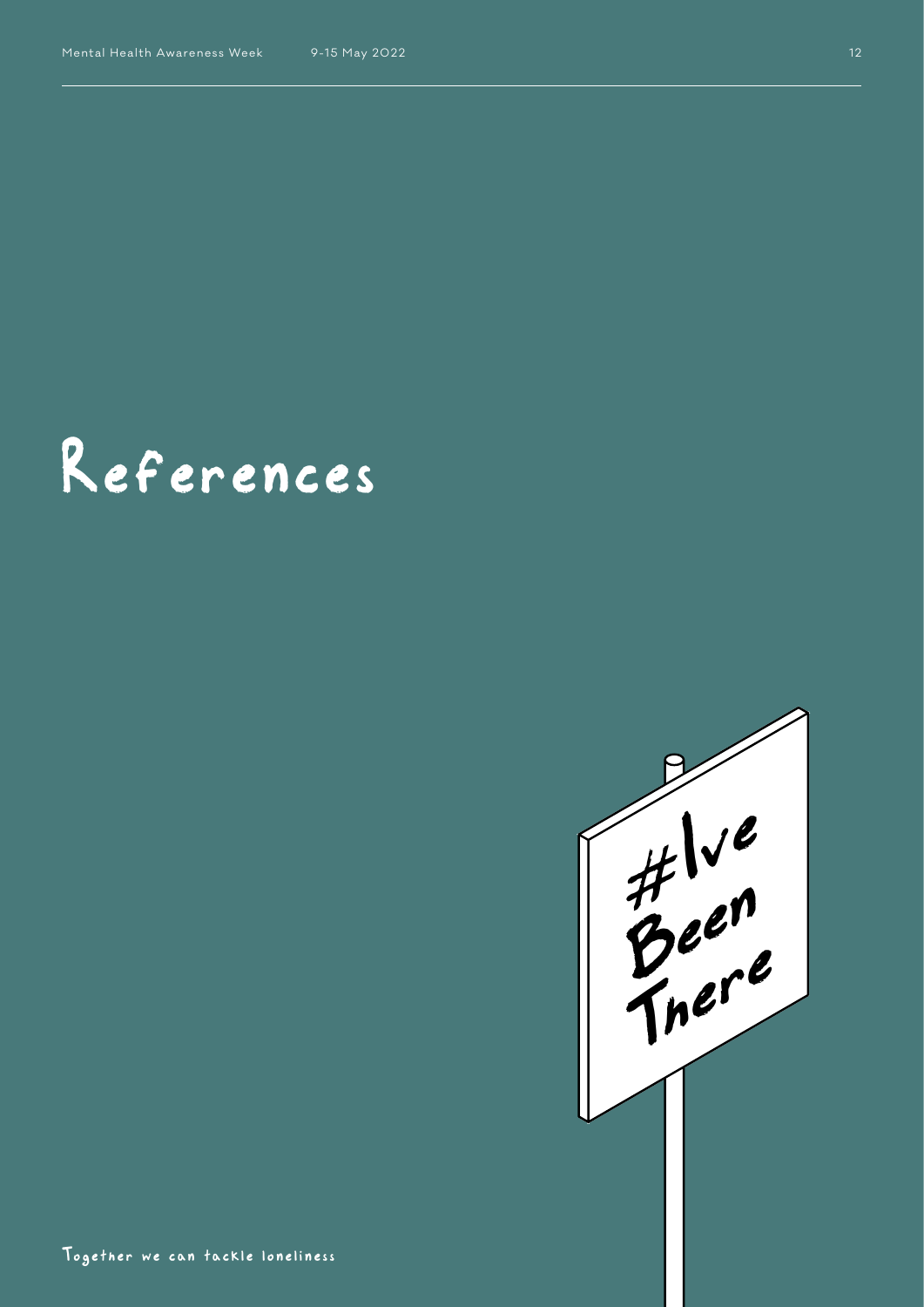### References

- 1. HM Government. A Connected Society: A strategy for tackling loneliness laying the foundations for change. 2018 Oct [cited 2022 Feb 8]; Available from: https://assets.publishing.service.gov.uk/ government/uploads/system/uploads/attachment\_data/file/936725/6.4882\_DCMS\_Loneliness\_ Strategy\_web\_Update\_V2.pdf
- 2. British Red Cross. Life after lockdown: Tackling loneliness among those left behind [Internet]. 2020 Jun [cited 2022 Feb 17]. Available from: https://www.redcross.org.uk/-/media/documents/about-us/ research-publications/health-and-social-care/life-after-lockdown-tackling-loneliness-among-thoseleft-behind-report.pdf
- 3. ONS. Mapping loneliness during the coronavirus pandemic Office for National Statistics [Internet]. 2021 [cited 2022 Feb 8]. Available from: https://www.ons.gov.uk/peoplepopulationandcommunity/ wellbeing/articles/mappinglonelinessduringthecoronaviruspandemic/2021-04-07
- 4. Mann F, Wang J, Pearce E, Ma R, Schleif M, Lloyd-Evans B, et al. Loneliness and the onset of new mental health problems in the general population: a systematic review. medRxiv [Internet]. 2021 Feb 12 [cited 2022 Feb 9];2021.01.26.21250587. Available from: https://www.medrxiv.org/ content/10.1101/2021.01.26.21250587v2
- 5. McClelland H, Evans JJ, Nowland R, Ferguson E, O'Connor RC. Loneliness as a predictor of suicidal ideation and behaviour: a systematic review and meta-analysis of prospective studies. J Affect Disord [Internet]. 2020 Sep 1 [cited 2022 Feb 8];274:880–96. Available from: https://pubmed.ncbi.nlm.nih. gov/32664029/
- 6. Cacioppo JT, Hughes ME, Waite LJ, Hawkley LC, Thisted RA. Loneliness as a specific risk factor for depressive symptoms: cross-sectional and longitudinal analyses. Psychol Aging [Internet]. 2006 Mar [cited 2022 Feb 9];21(1):140–51. Available from: https://pubmed.ncbi.nlm.nih.gov/16594799/
- 7. Loades ME, Chatburn E, Higson-Sweeney N, Reynolds S, Shafran R, Brigden A, et al. Rapid Systematic Review: The Impact of Social Isolation and Loneliness on the Mental Health of Children and Adolescents in the Context of COVID-19. J Am Acad Child Adolesc Psychiatry [Internet]. 2020 Nov 1 [cited 2022 Feb 8];59(11):1218. Available from: /pmc/articles/PMC7267797/
- 8. Peytrignet S, Garforth-Bles S, Keohane K. Loneliness monetisation report [Internet]. London; 2020 Jun [cited 2022 Feb 8]. Available from: https://assets.publishing.service.gov.uk/government/uploads/ system/uploads/attachment\_data/file/963077/Loneliness\_monetisation\_report\_V2.pdf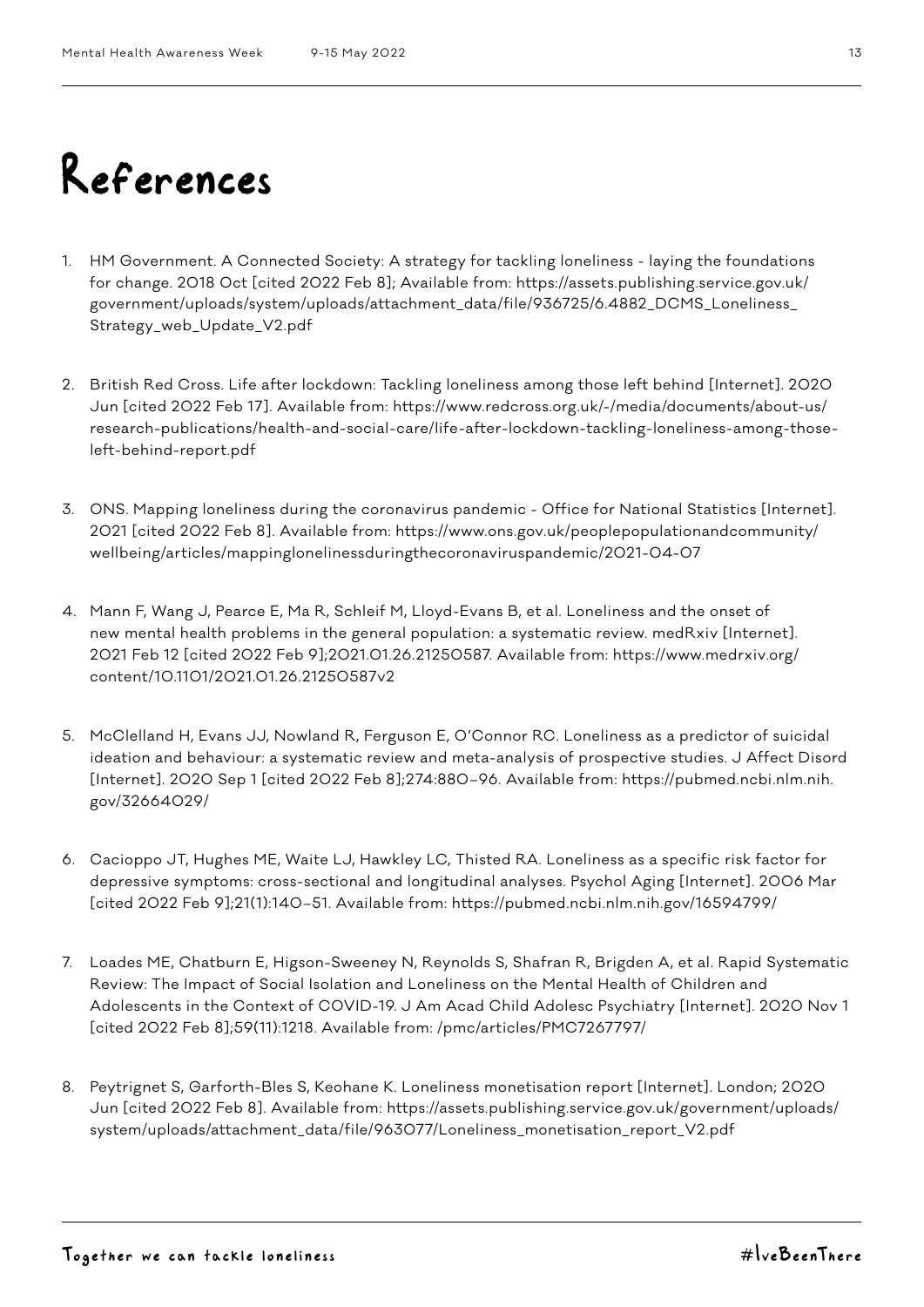- 9. Victor CR, Pikhartova J. Lonely places or lonely people? Investigating the relationship between loneliness and place of residence. BMC Public Health [Internet]. 2020 May 27 [cited 2022 Feb 8];20(1):1–12. Available from: https://bmcpublichealth.biomedcentral.com/articles/10.1186/s12889- 020-08703-8
- 10. ONS. Loneliness What characteristics and circumstances are associated with feeling lonely? - Office for National Statistics [Internet]. 2018 [cited 2022 Apr 4]. Available from: https://www.ons.gov.uk/peoplepopulationandcommunity/wellbeing/articles/ lonelinesswhatcharacteristicsandcircumstancesareassociatedwithfeelinglonely/2018-04-10
- 11. Mental Health Foundation. Coronavirus: Mental Health in the Pandemic, Wave 8 [Internet]. 2020 [cited 2022 Feb 8]. Available from: https://www.mentalhealth.org.uk/our-work/research/coronavirus-mentalhealth-pandemic/key-statistics-wave-8
- 12. What Works Wellbeing. COVID-19 and loneliness [Internet]. 2020 Aug [cited 2022 Feb 9]. Available from: whatworkswellbeing.org/wp-content/uploads/2020/08/COVID-LONELINESS-2020.pdf
- 13. DCMS. Loneliness Annual Report January 2021 [Internet]. 2021 [cited 2022 Feb 8]. Available from: https://www.gov.uk/government/publications/loneliness-annual-report-the-second-year/lonelinessannual-report-january-2021#evidence
- 14. The King's Fund. Public health: Our position [Internet]. 2021 [cited 2022 Feb 8]. Available from: https://www.kingsfund.org.uk/projects/positions/public-health
- 15. British Medical Association. Tackling the causes: Promoting public mental health and investing in prevention. London; 2018.
- 16. British Red Cross. Barriers to belonging: An exploration of loneliness among people from Black, Asian and Minority Ethnic backgrounds [Internet]. 2019 [cited 2022 Feb 8]. Available from: https://www.redcross.org.uk/about-us/what-we-do/we-speak-up-for-change/barriers-to-belonging
- 17. What Works Wellbeing. Participatory arts, sport, physical activity and loneliness: The role of volunteering. 2020 Dec [cited 2022 Feb 9]; Available from: https://whatworkswellbeing.org/wpcontent/uploads/2020/12/art-sport-culture-volunteering-wellbeing-dec2020.pdf
- 18. McDaid D, Park A-L, Davidson G, John A, Knifton L, McDaid S, et al. The economic case for investing in the prevention of mental health conditions in the UK [Internet]. Mental Health Foundation. London; 2022 Mar [cited 2022 Mar 3]. Available from: https://www.mentalhealth.org.uk/sites/default/files/MHF\_ Investing\_In\_Prevention\_FULLReport\_FINAL.pdf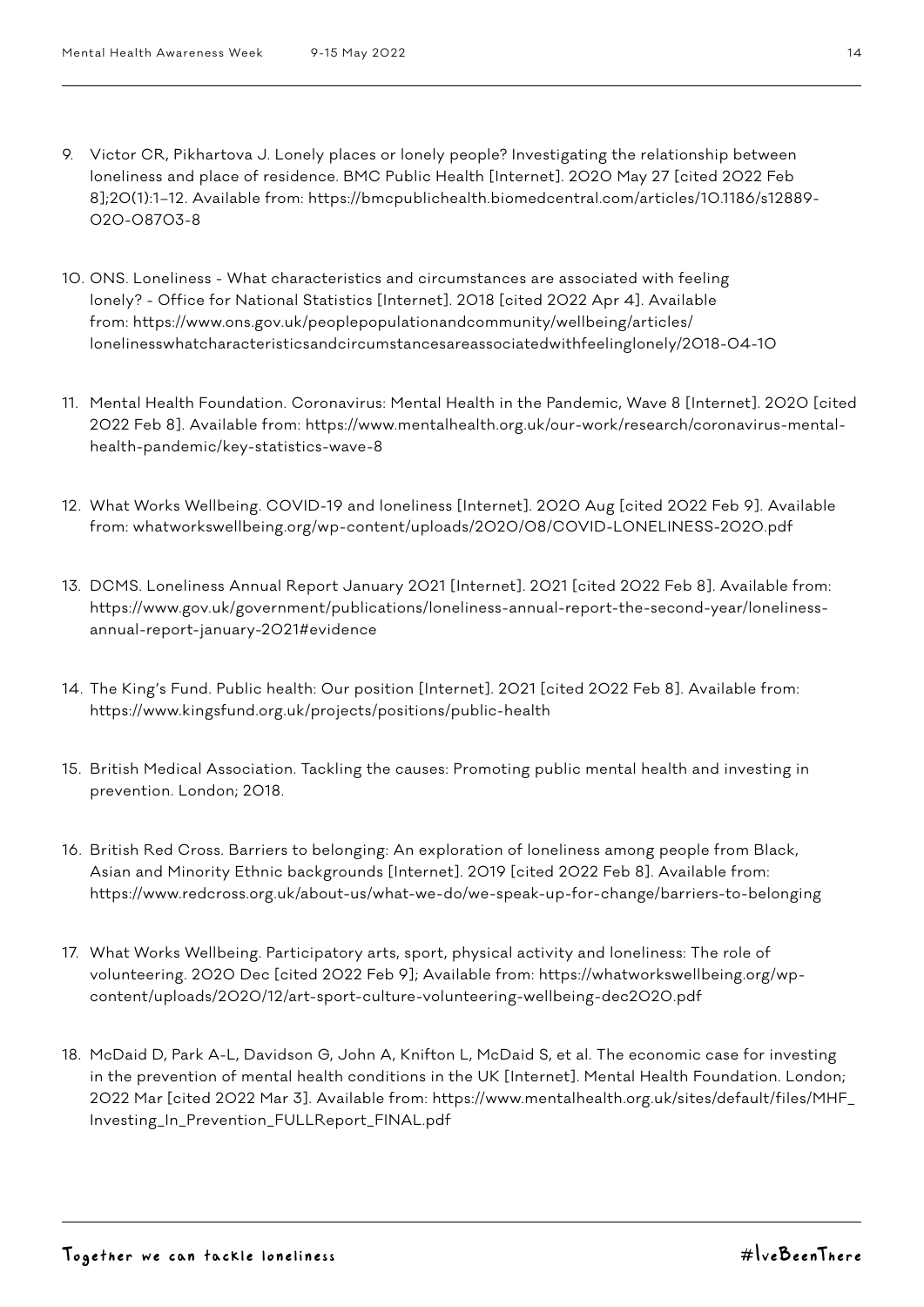- 19. Garland R, Simmons J, Hadgraft J. Right Up Your Street: How faith-based organisations are tackling loneliness [Internet]. 2019 [cited 2022 Feb 8]. Available from: https://www.faithaction.net/workingwith-you/tackling-loneliness/
- 20. Foster A, Thompson J, Holding E, Ariss S, Mukuria C, Jacques R, et al. Impact of social prescribing to address loneliness: A mixed methods evaluation of a national social prescribing programme. Health Soc Care Community [Internet]. 2021 Sep 1 [cited 2022 Mar 29];29(5):1439–49. Available from: https:// onlinelibrary.wiley.com/doi/full/10.1111/hsc.13200
- 21. Mental Health Foundation. Mental Health and Nature Policy briefing [Internet]. London; 2021 May [cited 2022 Apr 4]. Available from: https://www.mentalhealth.org.uk/sites/default/files/MHAW21\_ POLICY\_ENG\_0.pdf
- 22. Maas J, van Dillen SME, Verheij RA, Groenewegen PP. Social contacts as a possible mechanism behind the relation between green space and health. Health Place [Internet]. 2009 [cited 2022 Feb 9];15(2):586–95. Available from: https://pubmed.ncbi.nlm.nih.gov/19022699/
- 23. Domènech-Abella J, Mundó J, Leonardi M, Chatterji S, Tobiasz-Adamczyk B, Koskinen S, et al. Loneliness and depression among older European adults: The role of perceived neighborhood built environment. Health Place [Internet]. 2020 Mar 1 [cited 2022 Feb 9];62. Available from: https:// pubmed.ncbi.nlm.nih.gov/32479358/
- 24. Centre for Thriving Places. Thriving places and loneliness across the UK Centre for Thriving Places [Internet]. 2021 [cited 2022 Feb 8]. Available from: https://www.centreforthrivingplaces.org/thrivingplaces-and-loneliness-across-the-uk/
- 25. ONS. Children's and young people's experiences of loneliness [Internet]. 2018 [cited 2022 Apr 12]. Available from: https://www.ons.gov.uk/peoplepopulationandcommunity/wellbeing/articles/ childrensandyoungpeoplesexperiencesofloneliness/2018
- 26. Mental Health Foundation. Loneliness in young people: Young people's recommendations to tackle loneliness [Internet]. 2021 [cited 2022 Feb 8]. Available from: https://www.mentalhealth.org.uk/ campaigns/unlock-loneliness/policy-recommendations
- 27. Ofcom. Adult's media use and attitudes [Internet]. 2021 Apr [cited 2022 Mar 29]. Available from: https://www.ofcom.org.uk/\_\_data/assets/pdf\_file/0025/217834/adults-media-use-and-attitudesreport-2020-21.pdf
- 28. Ofcom. Affordability of communications services: a summary of our initial findings [Internet]. 2020 Dec [cited 2022 Mar 29]. Available from: https://www.ofcom.org.uk/\_\_data/assets/pdf\_ file/0021/209613/affordability-of-communications-services-initial-findings.pdf